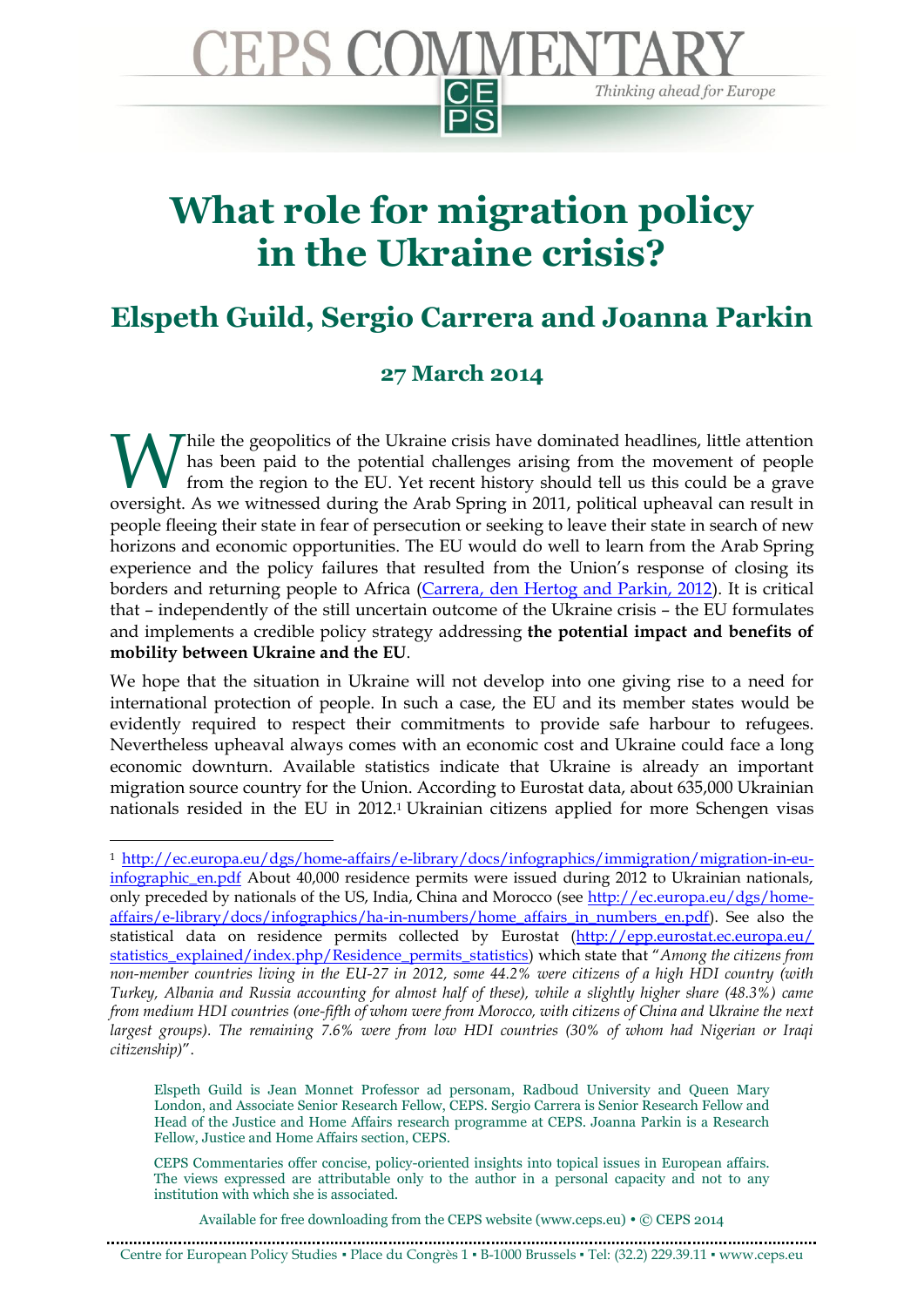$\overline{a}$ 

during 2012 (a total of about 1.3 million) than any other country except Russia. <sup>2</sup> While scenario-building remains more of a crystal-ball exercise rather than a scientifically rigorous method, one could well expect that *if* the economic and political situation continues to worsen, migration from Ukraine to the EU may not only continue but may perhaps increase [\(Düvell, 2014\)](http://compasoxfordblog.co.uk/2014/03/the-crisis-in-ukraine-and-its-implications-for-migration-in-europe/). Fortunately, many of the EU member states closest to Ukraine have fairly good economic outlooks and allowing some access for Ukrainians to enter the EU for economic purposes may be a wise choice in such a context.

One of the preferred policy tools used by the EU for these purposes has been the so-called Mobility Partnerships, which form part of the EU's [Global Approach to Migration and](http://ec.europa.eu/dgs/home-affairs/what-we-do/policies/international-affairs/global-approach-to-migration/index_en.htm)  [Mobility](http://ec.europa.eu/dgs/home-affairs/what-we-do/policies/international-affairs/global-approach-to-migration/index_en.htm) (GAMM). These partnerships are non-legally binding political declarations that aim to facilitate temporary labour immigration to the Union. So far, however, they have largely remained centred on EU and member states' security interests, such as the 'fight against irregular immigration' through readmission agreements and strengthening border controls and surveillance. The EU has concluded a total of [seven Mobility Partnerships](http://ec.europa.eu/dgs/home-affairs/what-we-do/policies/international-affairs/global-approach-to-migration/index_en.htm) with the following partners: Cape Verde, Georgia, Moldova, Armenia, Azerbaijan, Morocco and Tunisia. The effectiveness of these partnerships has been called into question, due to the limited extent to which they have opened up legal channels of mobility to the Union., thereby undermining the credibility of the EU [\(Carrera,](http://www.ceps.eu/book/eu%E2%80%99s-dialogue-migration-mobility-and-security-southern-mediterranean-filling-gaps-global-approa) 2011; [Carrera, den Hertog and](http://www.ceps.eu/book/eu-migration-policy-wake-arab-spring-what-prospects-eu-southern-mediterranean-relations)  [Parkin, 2012\)](http://www.ceps.eu/book/eu-migration-policy-wake-arab-spring-what-prospects-eu-southern-mediterranean-relations). The content of each Partnership differs widely depending on the partner country. They generally aim to offer incentives to third countries to cooperate with the EU on irregular immigration and border controls in exchange for visa facilitation/liberalisation and legal channels of economic mobility.

A Mobility Partnership with Ukraine was in fact discussed during the Hungarian Presidency (first half of 2011), but no formal agreement was reached. In addition to a low degree of interest shown by some EU member state governments, it appears that the Ukrainian side was at that time reluctant to establish legal channels that would allow domestic workers to be employed in the EU due to the country's declining population and labour market shortages.<sup>3</sup> As the European Commission has recently **acknowledged**, the critical situation currently existing in the country has brought the possibility for a new 'EU offer' of a Mobility Partnership back on the menu. The difference now is that Ukraine has already signed readmission and visa facilitation agreements with the EU, with visa liberalisation and economic migration remaining open options. The challenge for the EU here will remain one of offering credible and attractive channels for labour mobility between the Union and Ukraine while avoiding triggering a 'brain drain', which could further weaken the Ukrainian economy.

Three kinds of access for economic purposes could be important to relieve what may be temporary but intolerable economic conditions in Ukraine while meeting this concern.

The first is local trading, which is an important economic activity in the border areas between Ukraine and the EU mainly in the form of small trading of goods back and forth

<sup>2</sup> Some 6 million Russian nationals, or 40% of total applied for a Schengen visa in 2012 [\(http://ec.europa.eu/dgs/home-affairs/what-we-do/policies/borders-and-visas/visa-](http://ec.europa.eu/dgs/home-affairs/what-we-do/policies/borders-and-visas/visa-policy/docs/overview_of_schengen_visa_statistics_en.pdf)

[policy/docs/overview\\_of\\_schengen\\_visa\\_statistics\\_en.pdf\)](http://ec.europa.eu/dgs/home-affairs/what-we-do/policies/borders-and-visas/visa-policy/docs/overview_of_schengen_visa_statistics_en.pdf). The number of C Visas applied for by Ukrainian nationals follows: 2009: 854,209 / 2010: 972,580 / 2011: 1,142,732 / 2012: 1,313,727 (applied for) and 1,283,014 (issued), which included 494,749 multiple entry C visas. The Polish embassy in Lvov (Ukraine) received 224,615 applications and issued 219,825 visas and the German embassy in Kiev (Ukraine) received 106,294 applications and issued 100,390 visas.

[http://www.easternpartnership.org/publication/mobility-and-migration/2011-08-23/assessing](http://www.easternpartnership.org/publication/mobility-and-migration/2011-08-23/assessing-mobility-partnerships-between-eu-and-moldova)[mobility-partnerships-between-eu-and-moldova](http://www.easternpartnership.org/publication/mobility-and-migration/2011-08-23/assessing-mobility-partnerships-between-eu-and-moldova)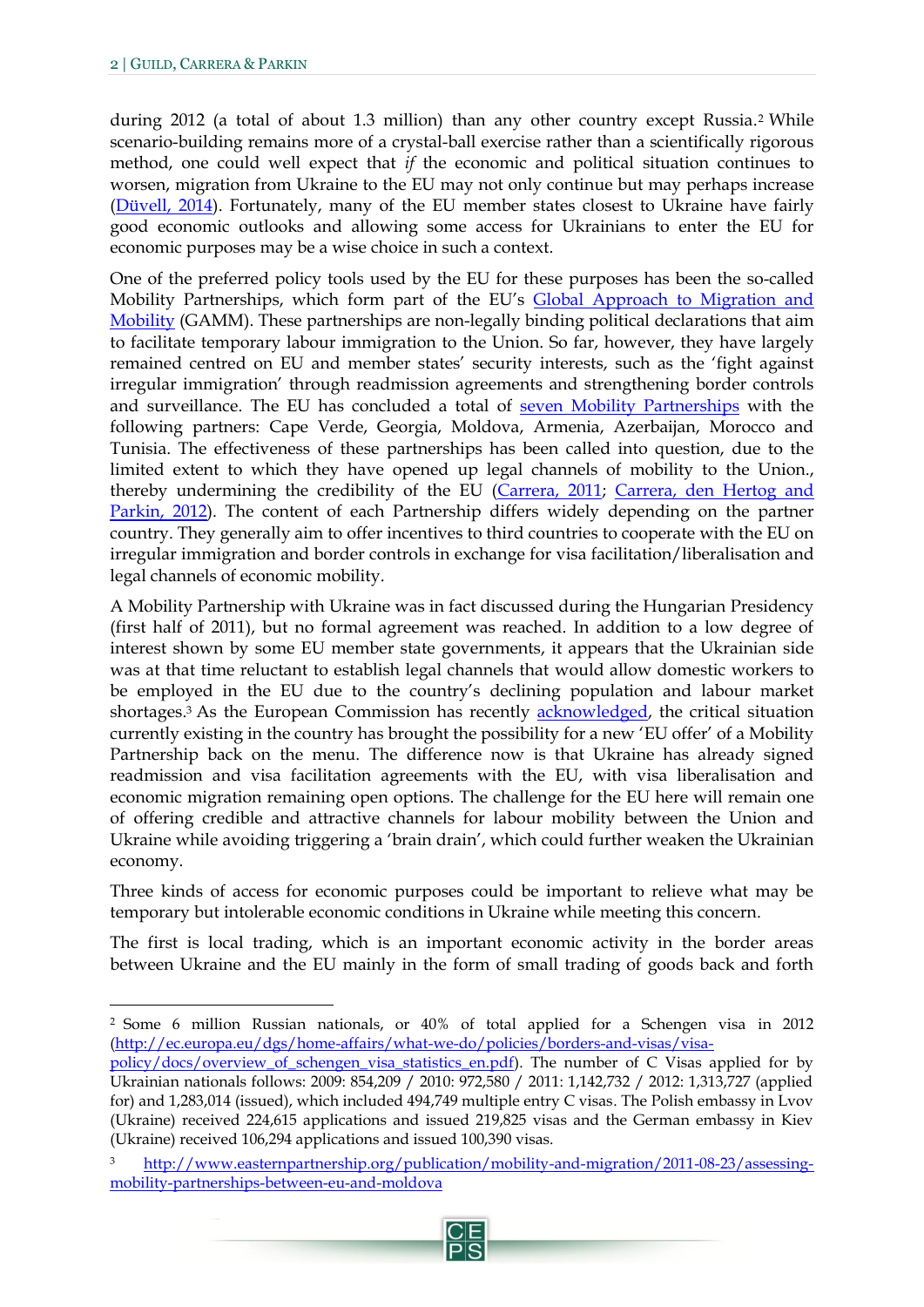across the border. A local border traffic regime between Ukraine and Poland already allows for simplified visa-free border crossing between the two states for social, cultural and economic purposes. Poland recommended in [2010](http://www.kyivpost.com/content/ukraine/poland-initiates-extension-of-local-border-traffic-84169.html) that the local border traffic zone be enlarged to cover more of both countries. Now may be a particularly good moment to take this step in order to take some of the pressure off persons and small-service provision activities at the border on a regulated and flexible basis.

This is particularly critical as it seems that while the European Council remains committed to facilitate people-to-people contacts in the context of the EU Action Plan on Visa [Liberalisation](http://www.consilium.europa.eu/uedocs/cms_data/docs/pressdata/en/ec/141372.pdf) (VLAP) with Ukraine, there are still a number of outstanding conditions in the country identified by the Commission's [Third Report on the Implementation of the VLAP,](http://eur-lex.europa.eu/LexUriServ/LexUriServ.do?uri=COM:2013:0809:FIN:EN:PDF) such as anti-corruption, non-discrimination and asylum protection. The current crises may be only worsening these conditions and could potentially block EU member states' green light for liberalisation [\(Hernández i](http://www.ceps.eu/book/impact-visa-liberalisation-eastern-partnership-countries-russia-and-turkey-trans-border-mobilit) Sagrera). The EU could also encourage member states to more effectively implement the [EU-Ukraine Visa Facilitation Agreement](http://eur-lex.europa.eu/LexUriServ/LexUriServ.do?uri=CELEX:22007A1218%2802%29:EN:HTML) of 2013, which allows, inter alia, the waiving of visa fees for certain categories of visa applicants and more flexibility in issuing multiple-entry visas. This should go hand-in-hand with a more uniform application of visa requirements by member states' consular missions abroad to Ukrainian applicants, who should not be subject to stricter application rules in comparison to other nationalities (<u>Europe without Frontiers, 2012</u>).<sup>4</sup>

The second form of economic activity between Ukraine and the EU that needs to be accommodated quickly to ameliorate the situation is provision of services. The [EU-Ukraine](http://eur-lex.europa.eu/LexUriServ/LexUriServ.do?uri=OJ:L:1998:049:0003:0039:EN:PDF)  [Partnership and Cooperation Agreement](http://eur-lex.europa.eu/LexUriServ/LexUriServ.do?uri=OJ:L:1998:049:0003:0039:EN:PDF) (PCA), signed in 1999, provides for exactly this kind of activity. Article 37 of the Agreement requires the progressive liberalisation of services provision between the parties and mandates the Association Council to make the necessary rules. The EU is free to propose a measure to the Association Council to rapidly move forward on this objective of the agreement, perhaps even acting unilaterally in the first instance. Under such an arrangement, artisans and tradespersons who want to provide services in the EU could do so for a short period of time. The income from providing such service could offset some of the more extreme economic consequences of the current turbulence. For those tradespersons who make a success of their activities in the EU, the possibility of establishment should always be open as well.

The third economic activity that needs to be accommodated is employment. Again, there are provisions<sup>5</sup> for Ukrainian companies under the PCA to send their key personnel to the EU to set up subsidiaries under conditions as favourable as those applicable to EU companies. For Ukrainian businesses, which may be suffering from a downturn in demand in Ukraine at the moment, the possibility to establish a subsidiary in an EU member state and to focus on extending their markets may be a wise option and a strategy to continue growth notwithstanding the unfavourable climate in Ukraine. The EU could promote a full and inclusive application of the relevant provisions of the PCA by the member states and encourage their authorities to issue the necessary visas and work permits for employees of Ukrainian companies to exercise their right to establishment in the EU.

Good neighbours are those willing to lend a helping hand when times are tough, not those who pull up the drawbridge and turn their backs on those less fortunate. In the case of Ukraine, the EU needs to keep its borders open for the free movement of people and

 $\overline{a}$ 



<sup>4</sup> The study by Europe without Frontiers has identified the existence of different Schengen visa standards and practices in EU member states' consulates but also more stringent requirements in countries such as Italy, the UK and the Czech Republic.

<sup>5</sup> Article 30 of the Agreement.